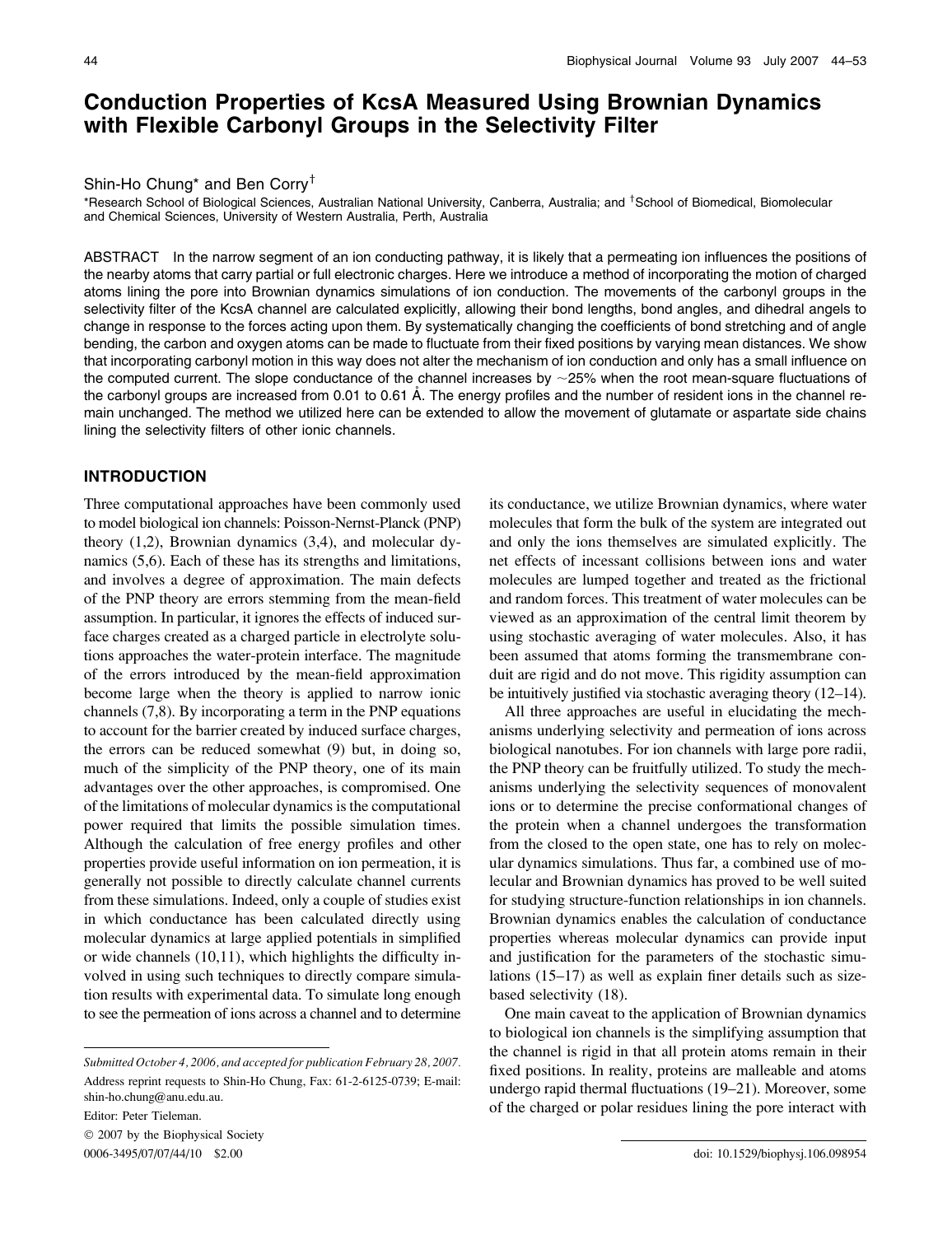permeant ions Coulombically, and it is possible that the motions of these atoms or side chains, especially those lining the narrow segment of the pore, may influence the dynamics of ion permeation across the channel. Recently, Allen et al. (20) reported that the root mean-square (rms) variations in carbonyl oxygen atoms in the gramicidin channel range from  $0.42$  to  $0.65$  Å. The carbonyl oxygens in the selectivity filter of the KscA potassium channels are likely to exhibit the fluctuations of a similar magnitude. It is not known, however, if the rapid motions of the carbonyl groups are in part induced by or correlated with the motions of the permeant ion in the pore. It is also unknown what effects, if any, such fluctuations of polar or charged residues will have on the dynamics of ion permeation. In the selectivity filter of the L-type calcium channel, for example, the charged side chains of four glutamate residues play a crucial role in valence selectivity (22,23). It has been postulated that processing of ions at the EEEE locus relies on motions of these residues (24).

Here, we extended the Brownian dynamics algorithm to explicitly simulate the movement of the carbonyl oxygens in the selectivity filter of the KcsA potassium channel. To do this, the bond length of the carbon and oxygen atoms  $r$  is allowed to stretch, and the bond angle  $\theta$  and dihedral angles  $\chi$  are allowed to bend in response to the forces acting on them. By changing the coefficients in the equations of motion, we can vary the magnitude of the fluctuations to a desired value. Here we detail the effects of allowing the oxygen atoms in the selectivity filter to rapidly fluctuate from their mean positions on the permeation dynamics. We find that the movements of the  $K^+$  ion in the filter and the movements of any oxygen atom are uncorrelated in our simulations, indicating that the Coulomb interaction between the charged and polar atom is not sufficiently strong to rigidly or elastically couple their motions. When the bond-stretching and angle-bending coefficients are successively reduced, the slope conductance of the channel increases by  $\sim$ 25%. The shape of the energy profiles obtained with three different values of rms fluctuations are broadly similar. Similarly, the number of resident ions in the channel and the dynamics of ion permeation in the selectivity filter remain unaffected by the motion of the carbonyl oxygen atoms.

#### METHODS

The motion of ions in and around the channel under the influence of electric and random forces is traced using the Langevin equation, a stochastic version of Newton's equation of motion,

$$
m_{i}\frac{dv_{i}}{dt} = -m_{i}\gamma_{i}v_{i} + F_{i}^{R} + q_{i}E_{i} + F_{i}^{S}.
$$
 (1)

Here,  $m_i$ ,  $v_i$ ,  $m_i \gamma_i$ , and  $q_i$  are the mass, velocity, friction coefficient, and charge on an ion with index *i*, whereas  $F_i^R$ ,  $E_i$ , and  $F_i^S$  are the random stochastic force, systematic electric field, and short range forces experienced by the ion, respectively. Ions are initially given random positions with a specified mean concentration and Boltzmann distributed velocities within reservoirs attached to either end of the channel that mimic the intracellular and extracellular environment. We calculate the total force acting on each and every ion in the assembly and then calculate new positions for the ions a short time later using an algorithm derived by van Gunsteren and Berendsen (25). A multiple time-step algorithm is used, where a time step of  $\Delta t = 100$ fs is employed in the reservoirs and 2 fs in the channel where the forces change more rapidly.

To enable simulations to be run for long enough to calculate the current passing through the channel, water molecules are not treated explicitly. However, the influence of the individual water molecules on the motion of ions is mimicked through the use of the frictional term  $(m\gamma v)$  and random forces  $(F<sup>R</sup>)$ . The electrostatic forces acting upon the ions are calculated by solving Poisson's equation using a boundary element method (26). To do this we assign a dielectric constant of  $\epsilon_p = 2$  to the protein and membrane and  $\epsilon_w =$ 60 to the water inside the channel as in previous Brownian dynamics studies of the KcsA channel (4). Because calculating the electric forces at every step in the simulation is very time consuming, we store precalculated electric fields and potentials due to one and two ion configurations in a system of lookup tables and interpolate values for the given ion positions from these during the simulation (27). Further details of the Brownian dynamics approach are given elsewhere (4,28,22).

At short ranges, the Coulomb interaction between two ions is modified by adding a potential  $U_{\text{SR}}(r)$  that replicates effects of the overlap of electron clouds and hydration. As noted previously (22), molecular dynamics simulations show that the hydration forces between two ions add further structure to the  $1/r^9$  repulsive potential due to the overlap of electron clouds in the form of damped oscillations (29,30). These two effects can be approximately represented by

$$
U_{\rm SR}(r) = U_0 \{ (R_{\rm c}/r)^9 - \exp[(R-r)/c_{\rm e}] \cos[2\pi (R-r)/c_{\rm w}] \}.
$$
\n(2)

Here the oscillation length  $c_w = 2.76$  Å is given by the water diameter and the other parameters are determined by fitting Eq. 2 to the calculated potentials of mean force (29–32). The potentials of mean force for K-Cl pairs can be replicated in Brownian dynamics simulations using an overall strength of the potential of  $U_0 = 5.4$ , 2.5, and 1.4 kT for K-Cl, K-K, and Cl-Cl pairs (22). As in previous simulations we use  $R_c = r_1 + r_2$  for anioncation pairs and  $R_c = r_1 + r_2 + 1.6$  Å for like ions (where  $r_1$  and  $r_2$  are the Pauling radii of each atom) and  $R = R_c + 0.2$  Å for like ions and  $R = R_c -$ 0.2 Å otherwise. An exponential drop parameter of  $c_e = 1$  Å is used for all ion pairs. The short range force in Eq. 1 is determined from the derivatives of the potential in Eq. 2 as well as from a  $1/r^9$  potential between ions and the channel boundary.

The channel structure we use for this study is the same as that used in previous Brownian dynamics simulations of this channel (4). The model channel is based on the crystal structure of Doyle et al. (33) with the pore expanded at the internal end of the channel using a cylindrical repulsive potential in molecular dynamics to have a radius of  $5 \text{ Å}$  as illustrated in Fig. 1 A. Here the carbonyl groups lining the selectivity filter are shown in purple and blue. As described previously, the selectivity filter is also expanded slightly such that the minimum radius is 1.4 Å (4). The full charges of  $-e$ and  $+e$  are assigned to the Glu-118 and Arg-117 residues that guard the intracellular gate.

Unlike in previous Brownian dynamics simulations in which the protein was taken to be a rigid dielectric environment containing fixed partial charges, in this study the motion of a small number of protein atoms is calculated explicitly. As for the ions, the motion of these atoms is described by the Langevin equation with 2 fs time steps. However, additional forces are applied to these atoms to replicate the covalent bonds binding them together and to the remainder of the protein. These forces take the form of bond stretching, bond angle bending, and dihedral angle bending forces as found in molecular mechanics force fields:

$$
F_{\rm bs} = -k_{\rm bs}(r - r_0) \tag{3}
$$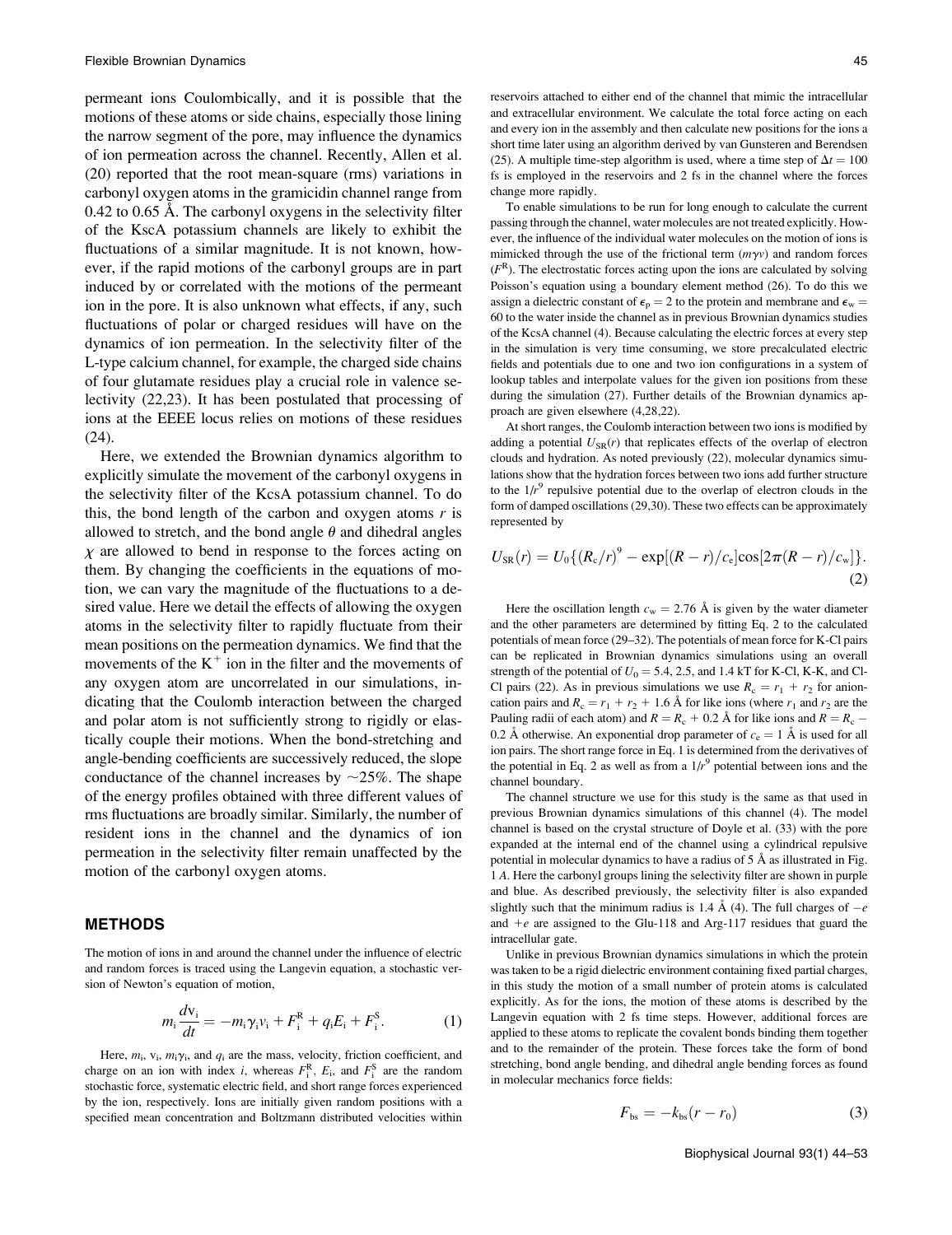

FIGURE 1 Model potassium channel. (A) Three of the four subunits of the full experimentally determined protein structure are illustrated. The carbonyl groups of the selectivity filter, including those belonging to the top subunit, are shown. The water-protein interface is shown in gold. Potassium ions are indicated in red.  $(B)$  The close-up view of the selectivity filter shows the locations of the 12 carbonyl groups that are allowed to move. The four groups at the top are removed to reveal the ion-conducting path.

$$
F_{ab} = -k_{ab}(\theta - \theta_0) \tag{4}
$$

$$
F_{\rm db} = -k_{\rm db}(\chi - \chi_0),\tag{5}
$$

where r,  $\theta$ , and  $\chi$  are the bond lengths, angles, and dihedral angles;  $r_0$ ,  $\theta_0$ , and  $\chi_0$  are their equilibrium values; and  $k_{\text{bs}}$ ,  $k_{\text{ab}}$ , and  $k_{\text{db}}$  are the associated force constants.

In this study only 16 carbonyl groups from residues Thr-54, Val-55, Gly-56, and Tyr-57 lining the selectivity filter in each of the four subunits were treated explicitly. The 12 of 16 carbonyl groups that are rendered mobile are highlighted in Fig. 1 B. The top four carbonyl groups are removed for clarity. In reality, the carbon atom of a carbonyl group is bonded to three atoms: the carbonyl oxygen, the backbone  $\alpha$ -carbon, and the nitrogen from the next residue. To avoid having two additional bonds on the carbon atom, we modeled the carbonyl bonds as F-C=O, where F is a fixed point, located midway between the  $\alpha$ -carbon and nitrogen. Thus, the bond length between the fixed position F and the carbon atom is allowed to increase or decrease and the bond angle between the fixed point F and the carbon atom is allowed to change. Similarly, the bond length and bond angle between the carbon and oxygen atoms in the carbonyl group are allowed to change from their equilibrium position. Thus, there are four force constants: two bond-stretching constants and two angle-bending constants.

It is not clear exactly what force constants should be used so that fluctuations of the carbonyl groups would mimic those occurring in reality. As we use partial charges from the CHARMM22 parameter set, an obvious starting point is to use the force constants determined for carbonyl bonds from this parameter set as well. We note here that the default values of the bond-stretching constants between  $C=O$  and F-C (taken as the average of the values for the bonds with the  $C^{\alpha}$  and nitrogen), used in CHARMM22, are  $4.32 \times 10^2$  and  $1.83 \times 10^2$  J/m<sup>2</sup> (620 and 260 kcal/mol/Å<sup>2</sup>), respectively. The corresponding values used in CHARMM22 for the angle-bending constants are  $1.77 \times 10^{-8}$  and  $1.14 \times 10^{-8}$  J/rad<sup>2</sup> (80 and 50 kcal/mol/Å<sup>2</sup>). However, as we are simulating the motion of only a few protein atoms, and in particular because the  $\alpha$ -carbon and the nitrogen atoms to which the carbonyl carbon atoms are attached are assumed to be stationary, it is likely that the motion of the oxygen atoms will be underestimated using these values. To this end, we use a range of differing force constants so that we can examine the rms fluctuations of the oxygen and carbon atoms in the carbonyl groups from their starting positions. These fluctuations can be compared to values determined in molecular dynamics simulations to gain a better appreciation of the most realistic force constants to use in our simulation. As we have included only the O and C atoms in each carbonyl we have not considered the dihedral angle in these calculations.

Short range  $K^+$ -oxygen forces are applied in a similar manner to the short range ion-ion interactions applied previously in Brownian dynamics simulations. For this purpose the parameters  $R_c = 2.7 \text{ Å}, R = 2.5 \text{ Å}, U_0 = 1.0$ , and  $c_w = 1.0$  are employed. The electrostatic forces acting upon the oxygen atoms are calculated using Poisson's equation and are stored in lookup tables as for the ions.

# RESULTS

The carbonyl atoms fluctuate rapidly from their original positions, with the magnitude of fluctuations increasing steadily as the force constants are reduced. Three traces illustrated in Fig. 2 A highlight the fluctuations obtained with the bond-stretching and angle-bending constants set at high (red), intermediate (green), and low (blue) values. The rms fluctuations calculated from the three traces are, respectively,  $0.09, 0.15,$  and  $0.61$  Å. The rms fluctuations of the atoms lining the selectivity filter, inferred from the crystallographic B-factor and molecular dynamics simulations of the KcsA channel, are on the order of  $0.75-1.0$  Å  $(34)$ . This value is close to that observed from molecular dynamics simulations using the CHARMM22 default values for the carbonyl bond. When these values are used in the Brownian dynamics code, the rms fluctuations of the carbonyl oxygen atoms in the selectivity filter is much lower at only  $0.15 \text{ Å}$ , as illustrated in green in Fig. 2 A. This discrepancy probably arises from the fact that in our BD simulation the carbonyl carbon is attached to a fixed point rather than to the remainder of the protein that would be mobile. It is only when the force constants are reduced by a factor of 6 that the rms fluctuation observed in BD simulations equals that deduced from the B-factor of the KcsA channel.

The measured fluctuations of the carbonyl oxygens at various values of the force constants are tabulated in Table 1. We measured the rms fluctuations in two different ways: fluctuations from the mean position of the atoms (rmsd) and fluctuations from the initial positions of the atoms (rmsd0). Both values are tabulated in Table 1, but we quote the second values hereafter. Fig. 2 B shows the rms fluctuations of the oxygens from their original positions as a function of the force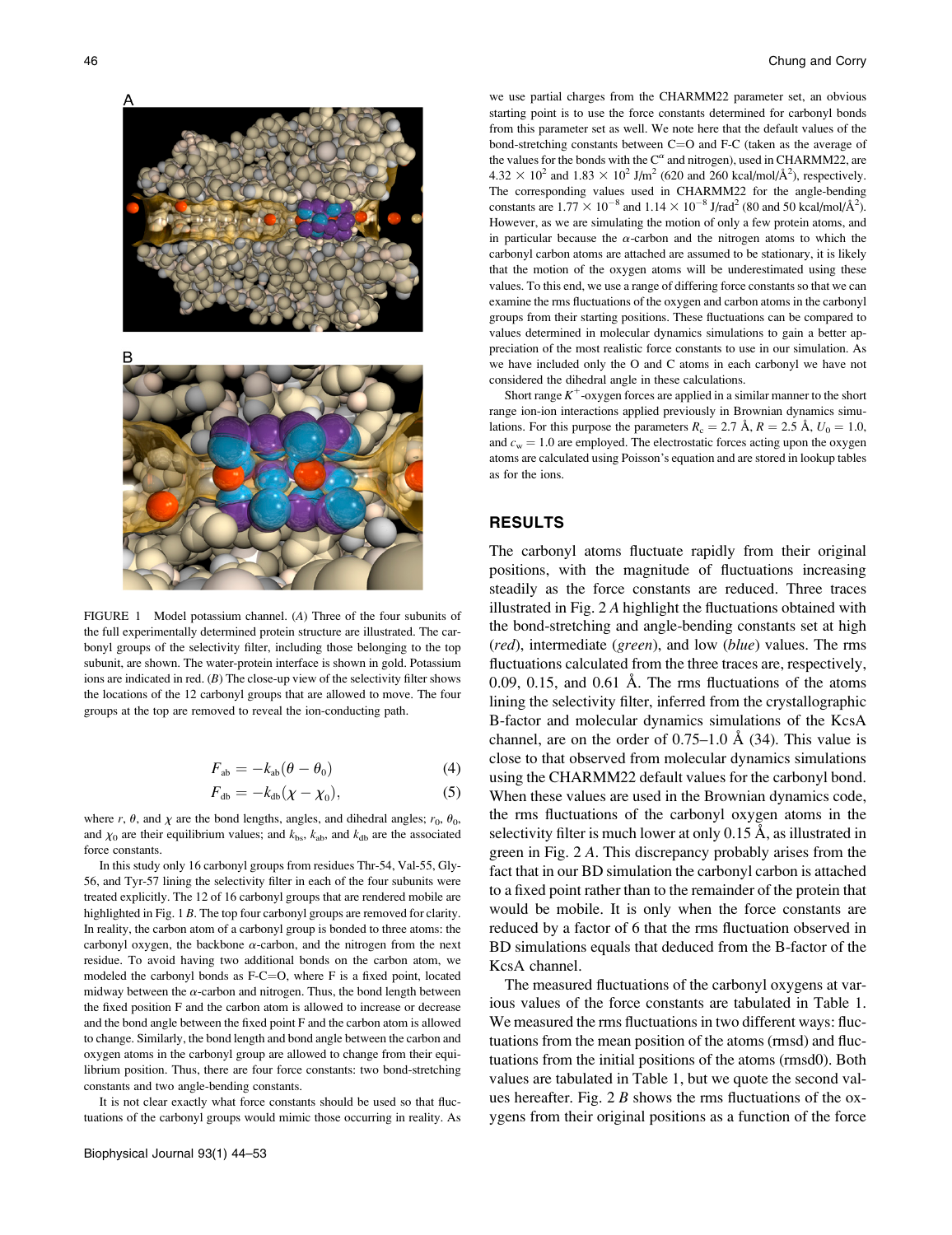

FIGURE 2 Fluctuations of carbonyl oxygen atoms in the selectivity filter. (A) The motion of one carbonyl oxygen atom from its equilibrium position is plotted against time. The  $C=O$  bond-stretching force constants used to obtain the traces exhibited are: red,  $25.92 \times 10^2$  J/m<sup>2</sup>; green,  $4.32 \times 10^2$ J/m<sup>2</sup>; blue,  $0.81 \times 10^2$  J/m<sup>2</sup>. Values of the angle bending and F-C constants are given in Table 1. (B) Rms fluctuations of the carbonyl oxygen atoms from their equilibrium positions (solid circles) and their original positions (open circles) are plotted against the log of the  $C=O$  bond-stretching constants. The other force constants used to obtain each measured point are given in Table 1.

constants. The rms fluctuations increase from 0.09 to 0.74  $\AA$ as the bond-stretching and angle-bending constants are reduced from the largest to smallest values used. Here, the rmsd is plotted against the logarithm of the bond-stretching constant. The steepest increases occur when the bond-stretching coefficient is further reduced below  $1.6 \times 10^2$  J/m<sup>2</sup>.

Analysis of crystal structures of KcsA (35), molecular (36,37), and previous Brownian dynamics (4) models suggest that the conduction of  $K^+$  through the selectivity filter involves concerted motion of multiple ions. In our simulations, as in these previous studies, the selectivity filter is usually occupied by at least two ions and that the entry of a third ion is required to knock one of the resident ions out of the filter. The two ions bound in the selectivity filter spend on average 16 ns at the applied potential of  $-100 \text{ mV}$ , executing random motions from their equilibrium positions before a successful conduction event takes place. At the same time, the nearby oxygen and carbon atoms of the carbonyl groups

are also undergoing thermal fluctuations from their equilibrium positions. Characteristic oscillation periods of atomic motions, such as the bond stretching and angle bending, are between 10 and 90 fs (19). Thus, the timescale of a conduction event is  $\sim$  5–6 orders of magnitude slower than the timescale of atomic thermal fluctuations. Because the rings of oxygen atoms surround the resident ion in the binding site, it is possible that the thermal motions of the ion are tightly coupled to those of the oxygen atoms. Here we show that no such coupling exists in our simulations.

The degree of correlated motion between permeant ions and the mobile carbonyl oxygen atoms, is shown in Fig. 3. Here we plot the average correlation between each ring of oxygen atoms against the axial position of the ion in the pore. A value of 1.0 represents perfectly correlated motion between the atoms,  $0$  no correlation, and  $-1.0$  anticorrelated behavior. To obtain this data, we monitor the velocities of one of the two ions in the selectivity filter. In the course of a simulation period lasting  $0.2 \mu s$ , this test ion wanders between  $z = 7$  to  $z = 20$  Å. The relative probability of the ion being at a given axial position is shown in Fig. 3 A. The velocity of the ion, as well as that of the carbonyl oxygen atoms are recorded at each time step. The degree of correlated motion between the ion and each oxygen for that time step is then calculated from the dot product of the velocities of the ion  $(v_i)$  and the oxygen atom  $(v_i)$ :

$$
C_{ij} = \frac{v_i \cdot v_j}{|v_i| |v_j|}.
$$
 (6)

Finally, the correlation is averaged over 0.2  $\mu$ s of simulation and averaged within each ring of oxygen atoms. The correlation coefficients between the test ion at a given axial position and the first (Thr-54), second (Val-55), third (Gly-56), and fourth (Tyr-57) rings of carbonyl oxygen atoms are shown in Fig. 4, B and C. All values hover around zero, indicating that the movement of the ion in the filter does not influence the movement of the oxygen atoms surrounding it, or vice versa. The locations of the carbonyl rings along the z axis are shown in Fig. 3 D.

It is worth comparing the amount of correlated motion in these simulations with that seen in molecular dynamics simulations of the KcsA channel. In such molecular simulations we find that there is a degree of correlated motion between an ion in the selectivity filter and the oxygen atoms in contact with it, although there is no correlation to the more distant atoms. The correlation coefficient for the eight immediate neighboring oxygen atoms of the ion in the molecular simulations of the KcsA channel calculated as described above are  $\sim$  0.22. One possible reason for not observing such a correlation in our simulation is that the random force that acts independently upon the ion in the pore as well as the carbonyl atoms, which is an integral part of the Brownian dynamics technique, is overwhelming any correlated motion. To test this hypothesis we examined the effect of altering the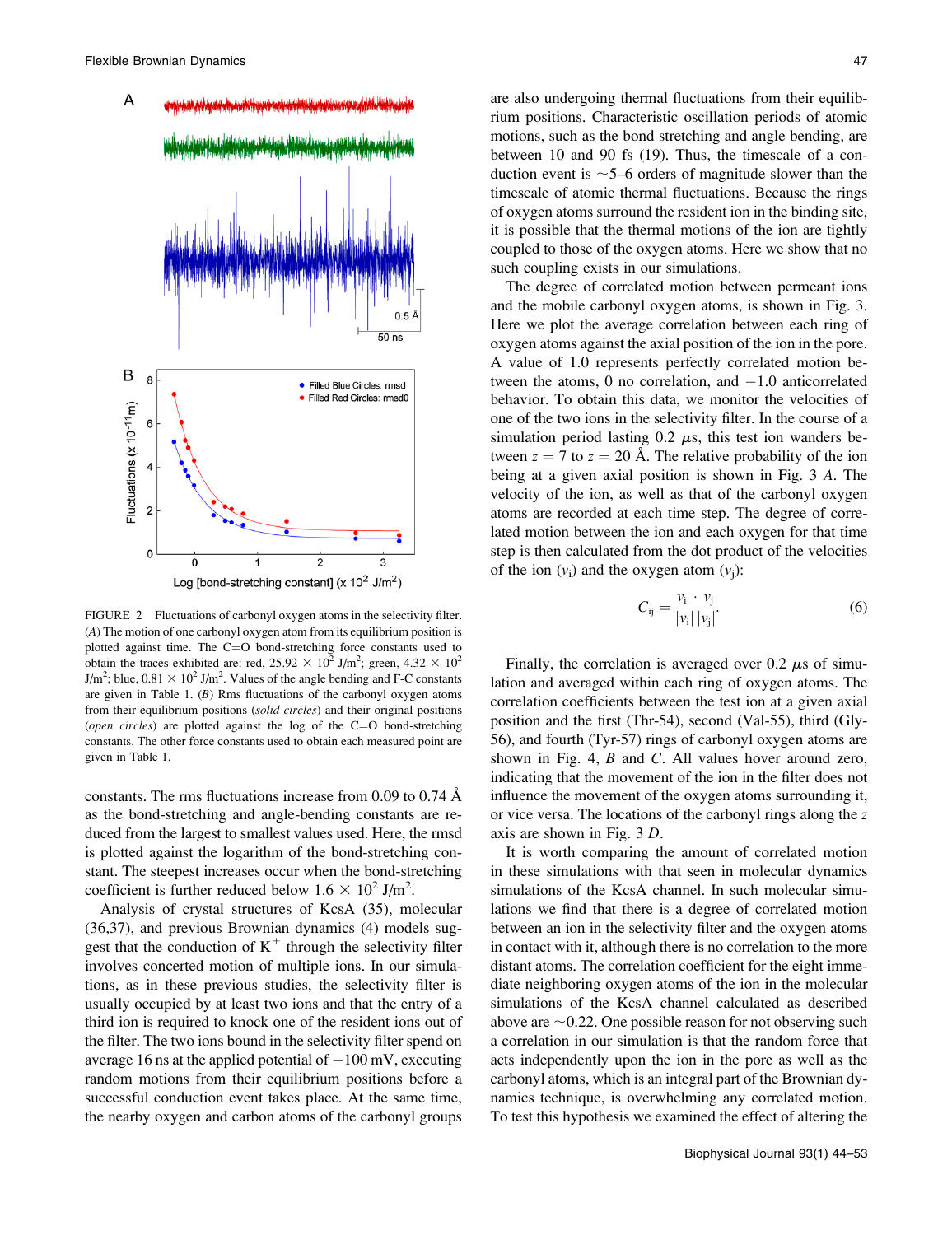TABLE 1 Root mean-square fluctuations of carbonyl oxygens

| $C=O$                                         |                                                  | $F-C$                                         |                                                  | <b>Fluctuations</b>                   |                                        |
|-----------------------------------------------|--------------------------------------------------|-----------------------------------------------|--------------------------------------------------|---------------------------------------|----------------------------------------|
| Bond stretch<br>$(\times 10^2 \text{ J/m}^2)$ | Angle bend<br>$(\times 10^{-8} \text{ J/rad}^2)$ | Bond stretch<br>$(\times 10^2 \text{ J/m}^2)$ | Angle bend<br>$(\times 10^{-8} \text{ J/rad}^2)$ | rmsd<br>$(\times 10^{-11} \text{ m})$ | rmsd0<br>$(\times 10^{-11} \text{ m})$ |
| 25.92                                         | 10.62                                            | 10.98                                         | 6.84                                             | 0.60                                  | 0.87                                   |
| 12.96                                         | 5.31                                             | 5.49                                          | 3.42                                             | 0.72                                  | 0.98                                   |
| 4.32                                          | 1.77                                             | 1.83                                          | 1.14                                             | 1.03                                  | 1.51                                   |
| 2.16                                          | 0.88                                             | 0.92                                          | 0.57                                             | 1.34                                  | 1.86                                   |
| 1.80                                          | 0.74                                             | 0.76                                          | 0.46                                             | 1.46                                  | 2.08                                   |
| 1.62                                          | 0.66                                             | 0.69                                          | 0.42                                             | 1.53                                  | 2.19                                   |
| 1.35                                          | 0.55                                             | 0.57                                          | 0.37                                             | 1.79                                  | 2.40                                   |
| 0.99                                          | 0.41                                             | 0.42                                          | 0.26                                             | 3.17                                  | 4.30                                   |
| 0.86                                          | 0.35                                             | 0.36                                          | 0.22                                             | 3.86                                  | 5.23                                   |
| 0.81                                          | 0.33                                             | 0.35                                          | 0.21                                             | 4.20                                  | 6.07                                   |
| 0.72                                          | 0.29                                             | 0.31                                          | 0.19                                             | 5.17                                  | 7.35                                   |

random force in three different ways. First, we removed the random force on the ions and oxygen atoms in the selectivity filter of the pore in our Brownian dynamics simulations. This manipulation (which is the equivalent of removing the coupling of these atoms to the temperature bath) resulted in correlated motion between the ion and the neighboring oxygen atoms with a correlation coefficient of  $\sim 0.19$ . Second, we removed the random force from just ions, while leaving it on the carbonyl atoms. Third, we set the random force acting on the oxygen atoms to be equal to that on the ion when they are within 3.5  $\AA$  of each other. As expected, assigning the identical random force at time step to the carbonyl atoms and resident ions yielded a correlation coefficient of  $\sim 0.55$ . These procedures, however, do not accurately reflect the physical reality. Conduction does not take place when the random force that imparts the kinetic energy to the resident ions is removed from the total forces acting on the atoms in the assembly. Under these conditions, the ions and atoms stay relatively frozen in the local energy minima as they are not surrounded by explicitly simulated atoms that can impart kinetic energy nor are they receiving this from random forces. Removing the random force from just the ions does not overcome this problem since some of the atoms adjacent to the ions, such as surrounding water and other protein atoms, are still not being simulated explicitly, and the ion still gains a reduced kinetic energy. Similarly, coupling the motion of the ion to that of the nearby oxygen atoms by imparting the identical random forces to them cause the ion to stay fixed in the location of the energy minima, thereby preventing it to climb out of the well. It is not clear if one can devise a satisfactory method of inducing correlated motion in the Brownian dynamics framework.

Even if the thermal motions of the permeant ions and carbonyl atoms are not correlated, it is still possible that the presence of the ions has a significant effect on the positions of the carbonyl groups by altering their mean position. To examine this possibility, we compared the results of two simulations carried out with weak force constants: one in which ions were prevented from entering the channel, and one in which they were not. Surprisingly, the mean radial position of all the carbonyl oxygens in the two simulations were within  $0.02$  Å. The presence of ions affects some of the oxygen positions more than others, but the difference in the mean radial position with and without ions was  $< 0.1$  Å in all cases. The ions have a greater effect on the thermal fluctuations of the oxygen atoms, however, increasing their magnitude by  $\sim$ 17%.

Fig. 4 shows the current-voltage relationships obtained with three different sets of force constants with a symmetric solution of 300 mM KCl in both reservoirs. The control curve (Fig. 4 A, solid circles) is obtained with the force constants that rendered the rms fluctuations of the oxygen atoms to be 0.09 Å. Use of the default force constants from CHARMM22 (rms =  $0.15 \text{ Å}$ ) has only a small influence on the current as shown in Fig. 4 B. Superimposed on this curve is the fitted curve across the control data shown in Fig. 4 A (dashed line). By reducing the force constants to 18% of the values used in CHARMM, we are able to increase the rms fluctuations of the carbonyl oxygen atoms from their original positions to  $0.61$  Å. This value roughly corresponds to the rms fluctuations of the gramicidin carbonyl groups measured during molecular dynamics simulations (20). The currentvoltage curve obtained with these weak force constants is illustrated in Fig. 4 C. The outward currents are slightly larger than for the control when the intermediate force constants are used, while the inward currents are larger than the control when the weak force constants are used.

To check if the conductance changes in any systematic way as the carbonyl oxygen atoms are made more mobile, we change the force constants and measure the current across the channel. The inward current measured for a range of force constants with an applied potential of  $-100$  mV are plotted in the form of histogram in Fig. 5 A. In these simulations, the  $C=O$  and F-C bond-stretching and angle-bending constants are altered together as indicated in Table 1. The conductance fluctuates up and down from the control value of 114.3 pS, ranging from 62% to 126% of this value. The outward and inward currents obtained with applied potentials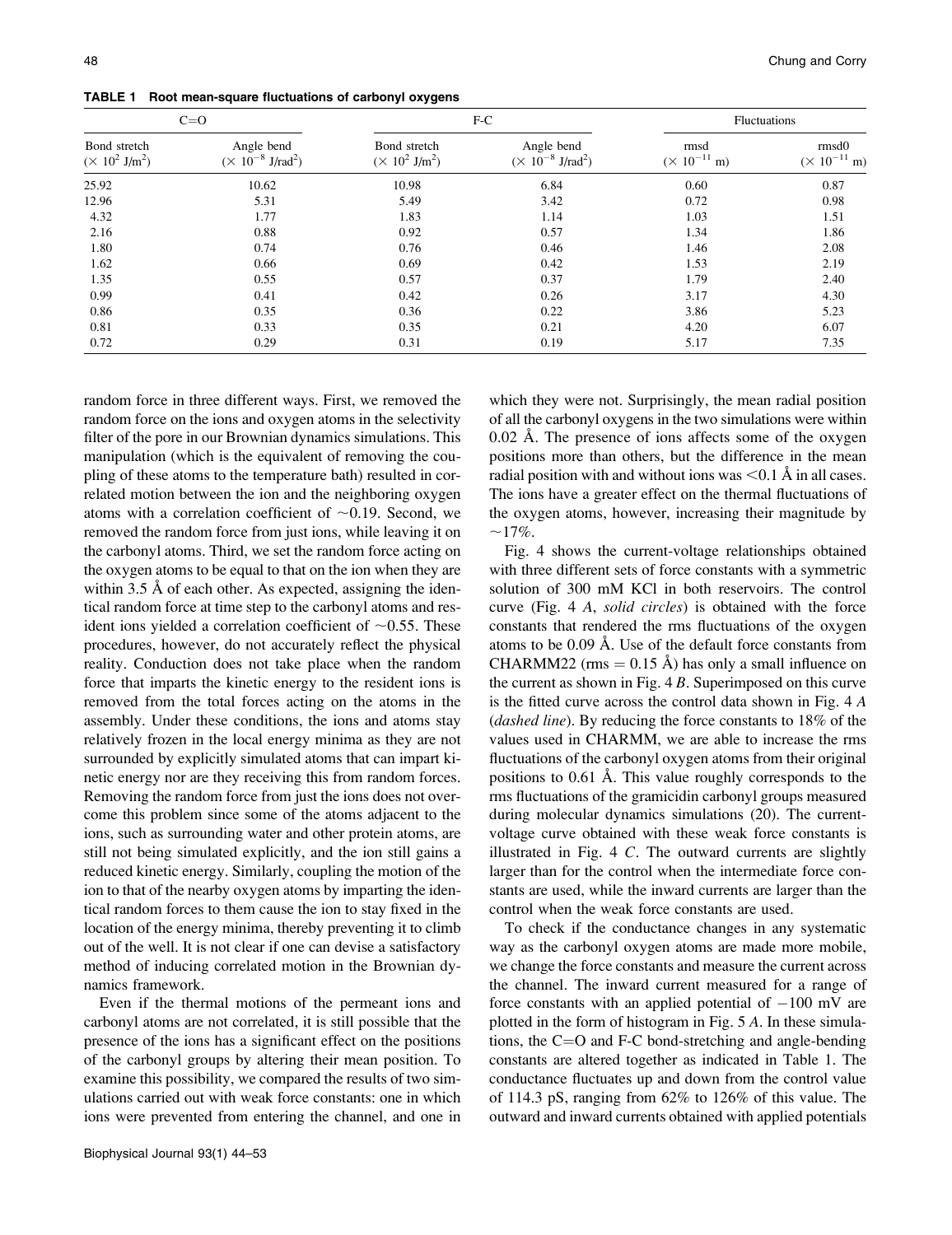



FIGURE 3 Correlation between the motion of a resident  $K^+$  ion and each of the four rings of oxygen atoms. The relative probability of an ion being at various axial positions in the selectivity filter during a simulation period of  $0.2 \mu s$  is shown in panel A. The correlations between the motion of the ion when it resides at various axial positions in the filter and that of the four oxygen atoms of the Thr-54 (red) and Val-55 (blue) residues are shown in panel B, and with the Gly-56 (green) and Tyr-57 (red) residues are plotted in panel C. The locations of the carbonyl oxygens are shown panel D.

of  $+60$  mV (solid circles) and  $-100$  mV are plotted against rms fluctuations in Fig.  $5 B$  and C. The measurements shown open circles are reproduced from Fig. 5 A, this time the currents being plotted against rms fluctuations. The outward currents increase consistently when the carbonyl oxygens fluctuate between  $0.1$  and  $0.2$  Å. Also, the inward currents decrease when the carbonyl oxygens fluctuate between  $0.3$  and  $0.5 \text{ Å}$ . Thus, there is a nonmonotonous relationship between the amplitude of fluctuations of carbonyl groups around their mean positions and the current. Most likely, small shifts in

FIGURE 4 The current-voltage curves obtained using three different sets of the force constants. The force constants used for panels A, B, and C correspond to those used to construct Fig. 2 A. Each data point represents the average of 24 to 32 sets of simulations, each lasting  $2 \times 10^6$  time steps (or 0.2  $\mu$ s). Error bars in this and following figures have a length of mean  $\pm$ 1 SE and are not shown when they are smaller than the data points.

the locations of the binding sites of the residence ions in the selectivity filter cause the observed reduction or enhancement of the current by up to  $\pm 25\%$ . We have not carried out detailed analyses for the causes of these changes in the currents with the magnitude of carbonyl fluctuations.

It is notable that the four rings of carbonyl oxygens do not all have the same magnitude of thermal fluctuation, which may explain the slight asymmetric effect of introducing carbonyl mobility on the channel current. The outermost ring appears the most mobile, possibly since it has less atoms packed around it. With the weak force constants used in Figs. 4 and 5, the rms fluctuations of the rings are 0.50, 0.61, 0.63,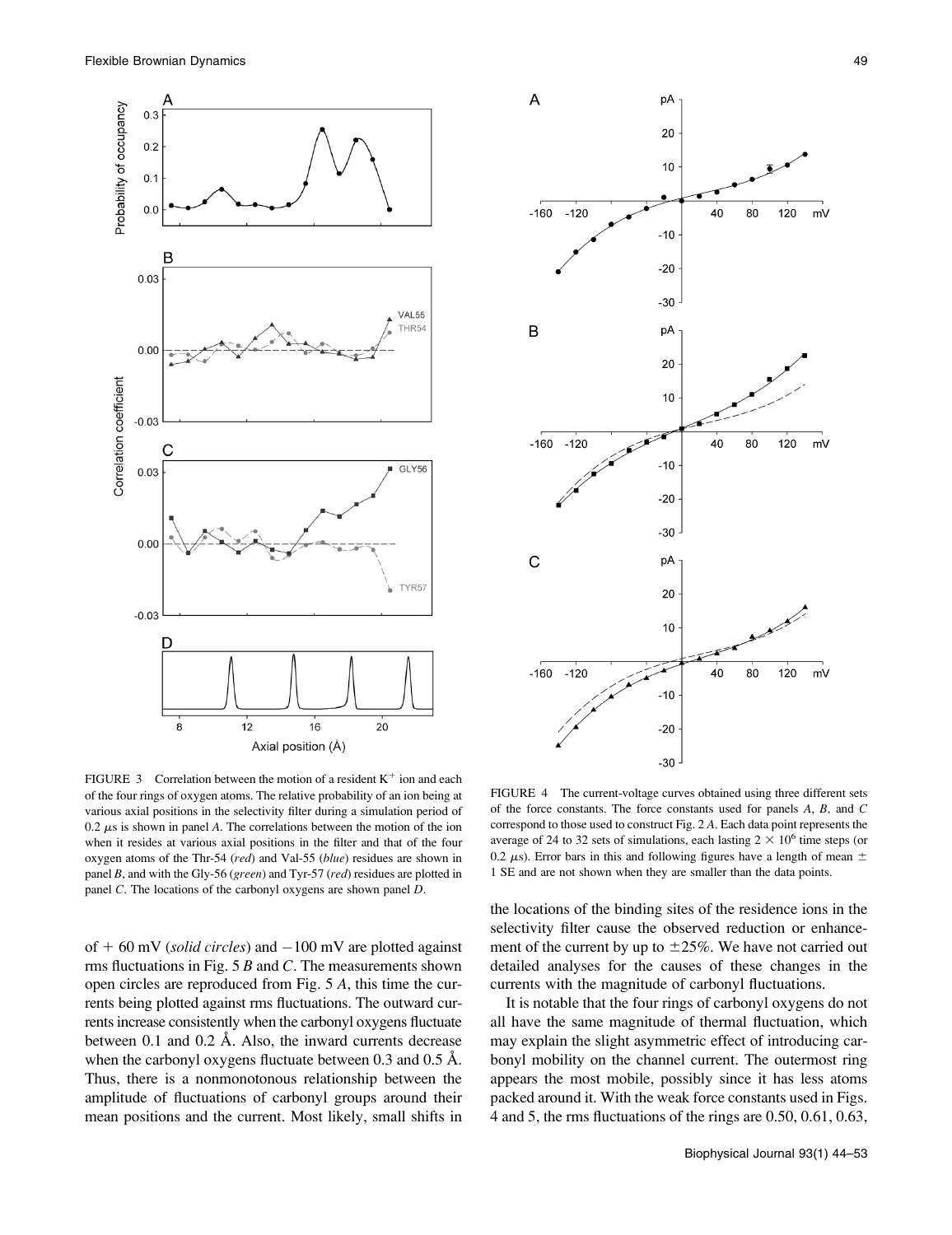

FIGURE 5 Currents obtained at various force constants under the applied potential of  $-100$  and  $+60$  mV. (A) The currents measured at an applied potential of  $-100$  mV obtained by using various sets of force constants are shown. The number accompanying each bar represents the  $C=O$  bond-stretching constant. The other three force constants used are tabulated in Table 1. (B and C) The inward and outward currents measured at the applied potentials of  $+60$  (solid circles) and  $-100$  mV (open circles) are plotted against rms fluctuations. The data plotted in solid circles are reproduced from panel A.

and  $0.94 \text{ Å}$ , respectively. The additional freedom of the outer ring may assist ion entry into the selectivity filter and account for the slightly larger inward currents seen in Fig. 4 C.

We have also examined how some of the other factors that determine the mechanisms of ion conduction that can be derived from Brownian dynamics change when the carbonyl groups are allowed to move. The number of ions in the selectivity filter, when the carbonyl groups are held with strong, intermediate, and weak force constants, as used to construct the current-voltage curves remain unchanged. The average numbers of resident ions in the extracellular half of the channel, excluding the region just outside of the selectivity filter ranges from 2.36 to 2.64 and remained more or less constant regardless of the force constants placed on the carbonyl groups. Fig. 6 shows where ions reside in the channel during these simulations. When the carbonyl groups are rendered virtually immobile (Fig. 6 A) or allowed to fluctuate widely by assigning weak force constants (Fig.  $6 C$ ), the histograms reveal three prominent binding sites, two in the selectivity filter ( $z = 11$  and  $z = 19$  Å) and another one near the inner chamber ( $z = 9$  Å). The preferred sites where the resident ions dwell become altered when the intermediate force constants are used (Fig.  $6B$ ). The resident ion located near the intracellular side of the selectivity filter shifts its position inward and outward by  $\sim$ 3 Å, giving the appearance that there are four distinct binding sites in the filter, in addition to the one in the central chamber.

Finally, the single-ion energy profile along the channel constructed while the carbonyl oxygens undergo rms fluctuations of  $0.61$  Å is broadly similar in shape to that constructed while the carbonyl atoms are held less flexible (rmsd0 = 0.15 Å) or virtually rigid (rmsd0 = 0.09 Å). The three profiles are illustrated in Fig. 7. There is a small but consistent broadening of the profile near the extracellular entrance of the channel with an increase in the rms fluctuations of the carbonyl groups. To create these energy profiles, we fix the test ion on the axis of the channel at the specified z-position and calculate its average potential energy during a  $0.2 - \mu s$  simulation while the carbonyl atoms undergo thermal fluctuations.

# **DISCUSSION**

The potential of mean force constructed from the gramicidin pore is exquisitely sensitive to the positions of the atoms forming the pore. The rms fluctuations of the carbonyl oxygen atoms during molecular dynamics simulations vary from  $\sim$ 0.42 to 0.63 Å depending on their positions (20). The free energy profile calculated from molecular dynamics simulations using the flexible structure shows two binding sites of  $\sim$ 8 kT in depth near the entrances of the pore that are separated by a central barrier whose height with respect to the binding well is  $\sim$ 20 kT (38). This potential of mean force is related to the force experienced by an ion as it traverses across the pore, averaged over a large number of instantaneous structural configurations (20). The central barrier increases from  $\sim$  20 kT to  $\sim$  29 kT and the well depth changes from  $-7$ kT to  $+2$  kT when the backbone atoms or all the peptide atoms are rendered rigid (39). Although these profiles, whether they are computed from a rigid structure or from a flexible structure, do not appear to be able to reproduce observed currents (40), they highlight the need for relaxing one of the assumptions made in semimicroscopic computational methods, such as PNP theory and Brownian dynamics: that the protein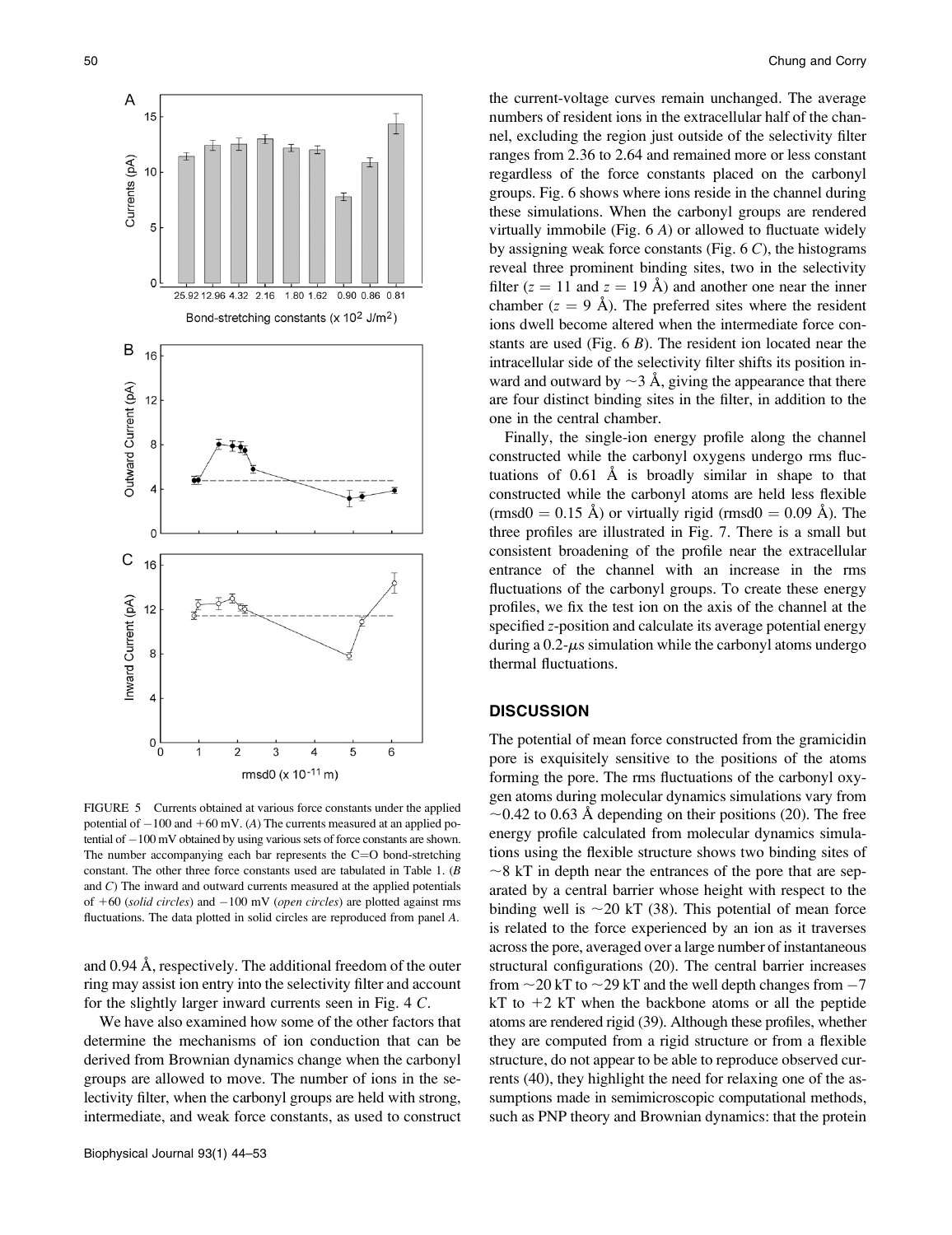

FIGURE 6 Average number of ions in the pore with no applied potential using three different sets of the force constants. The force constants used for panels A, B, and C correspond to those used to construct Fig. 2 A. The channel is divided into 100 sections, and the average number of ions in each section is calculated over a simulation period of 0.2  $\mu$ s.

remains rigid. Extrapolating from the differences observed between the profiles obtained from the flexible and rigid gramicidin structures, one would expect that semimicroscopic approaches could make errors of up to several orders of magnitude if they assume that the atoms lining the pore are



FIGURE 7 The potential energy profiles seen by a single ion traversing the pore. The three curves are obtained using three different sets of the force constants as in Fig. 2 A. A schematic outline of the channel is shown in panel A.

rigid. It is desirable thus to extend the Brownian dynamics algorithm such that some of the atoms forming the channel conduit can be explicitly simulated.

With this aim in mind, we have introduced a method of allowing some of the atoms in the protein to undergo fluctuations in Brownian dynamics simulations. In the simulations we report, we only allowed the carbonyl oxygen and carbon atoms along the selectivity filter to move, but the method could be extended to include all the atoms lining the pore, including backbone atoms and side chains of the aspartic and glutamic residues. Doing this allows the effects of thermal fluctuations of the atoms on the dynamics of ion permeation to be uncovered. If thermal fluctuations are found to have little effect on permeation dynamics, then this may support the use of rigid structures, provided that appropriate average structures are available. If not, future semimicroscopic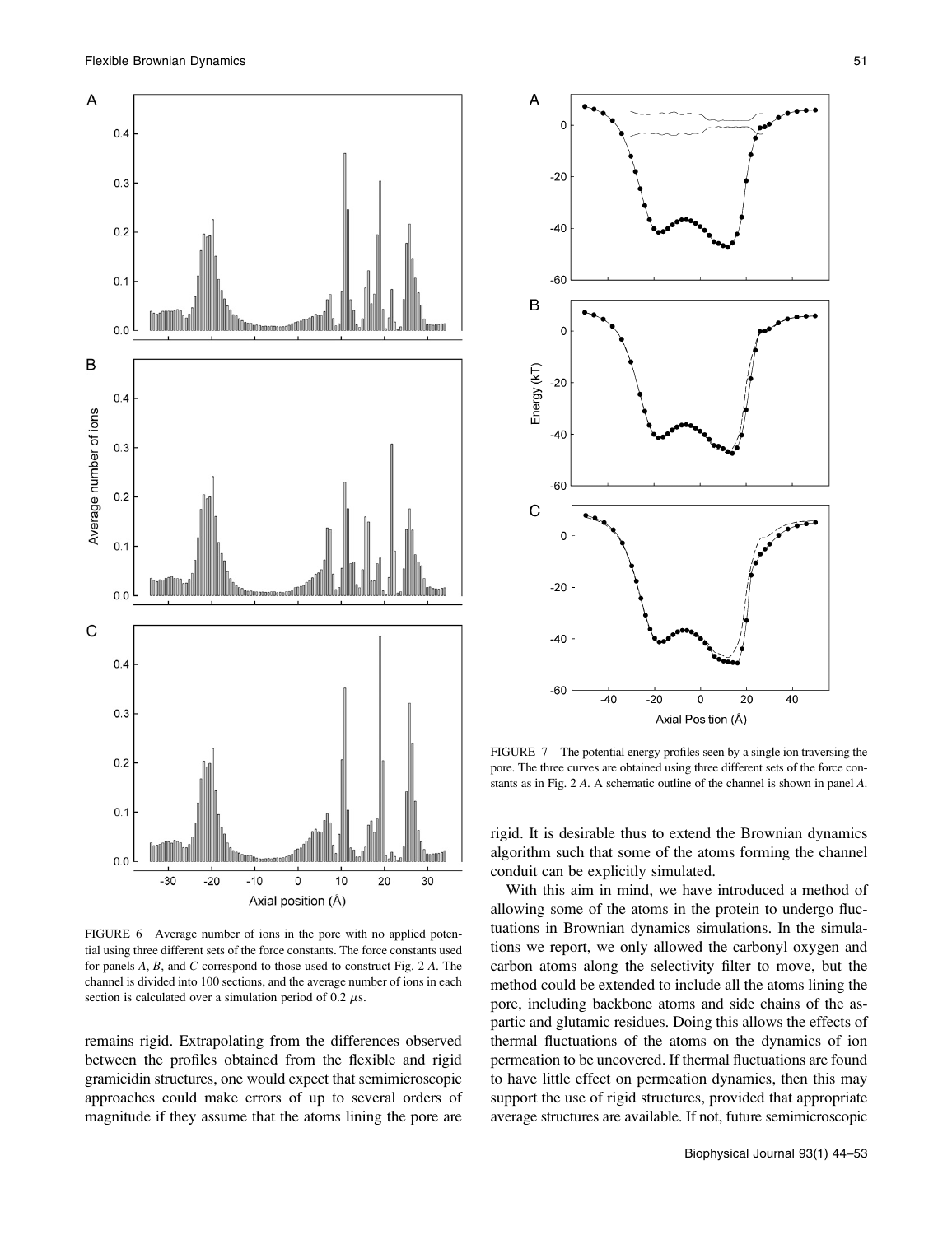simulations should aim to incorporate the important degrees of protein motion.

Without detailed investigation, it is not obvious whether the motion of the charged or polar residues forming the ionconducting pathway will have discernible effects on the channel conductance. Many dynamical systems occurring in nature are composed of two parts: one that is moving very quickly relative to other parts of the systems that are moving slowly. The behavior of any such system can be rigorously approximated with averaging theory (12–14). These results show that the parts of the system moving on the fast timescale perceive the slowly moving portions as being constant, and the slowly moving portions only see a time-averaged effect from the fast timescale parts. Thus, in accord with the ergodicity theorem, the time average in a large system will converge to, and can be replaced with, the configuration average weighted by the Boltzmann factor (41).

It is not entirely clear, however, if the results of the average theory can be invoked for the dynamics of ion permeation in biological ion channels. Permeant ions are generally trapped in steep energy wells formed by charged residues. Intuitively, estimations from a model in which all the distant atoms are fixed rigidly should correspond with those obtained from molecular dynamics. Thermal fluctuations of distant atoms in the protein are unlikely to have discernible influences on the processes of ion permeation across the pore. A conduction event in an ion channel typically takes place at about five to six orders of magnitude slower timescale compared to the characteristic atomic oscillation periods (19). On the other hand, the forces acting on the ions and those acting on the protein are approximately of the same magnitude, thus indicating that the fluctuations of the atoms in the protein are of the same order of magnitude as those of ions in the pore.

In contrast to the gramicidin pore, the energy profile derived from the KcsA potassium channel with flexible carbonyl oxygens lining the selectivity filter does not differ appreciably from that obtained with the carbonyl atoms fixed rigidly at their initial positions (Fig. 7). The motion of the resident ion does not influence the motion of the carbonyl oxygen atoms lining the pore in any significant way (Fig. 3). Also, the average number of ions in the selectivity filter and the wide chamber remains unchanged (Fig. 6). Two resident ions occupy the selectivity filter in a stable equilibrium. When this equilibrium is disrupted by the entry of a third ion, the outermost ion is expelled instantaneously from the narrow filter (42). The slope conductance estimated when the carbonyl groups are rigidly held is 23% lower than those obtained when the intermediate and weak force constants (Fig. 4). The current-concentration curves, not shown here, obtained using the three different sets of force constants, are also broadly similar. It is possible that the lack of correlation observed in the Brownian dynamics simulations may influence these results, but one might expect that the inclusion of correlated motion would act to keep the ion-oxygen distances more constant, and thus the results would be closer to those observed using a fixed protein structure. Thus, at least for the KcsA channel, the salient conclusions drawn about the mechanisms of ion permeation obtained with a rigid protein in Brownian dynamics remain valid.

In this context, we note that, although the single-ion energy profile shows a smooth well (Fig. 7), its depth is such that the channel will hold multiple ions. The presence of multiple ions constrained in the well and their mutual interactions lead to the preferred positions at which the ions reside, as shown in the dwell histograms illustrated in Fig. 6. The results illustrated here are broadly similar to those seen in previous simulations with a rigid protein (4). It would be of interest to carry out more detailed analysis of the occupancy of ions in the channel and the effective volumes statistically occupied by ions in each well. From such an analysis, it should be possible to calculate a multiion free energy profile and deduce the entropic and enthalpic contributions to it. There is, however, one potential difficulty in carrying out such an analysis and making inferences about the enthalpic interactions of ions with the oxygens. The potential energy we calculate based on macroscopic electrostatics implicitly include entropic contributions from the water surrounding ions and proteins. The extent of the contributions made by the implicit water has to be estimated to arrive at the true figure for the entropy.

The approach developed here should be useful for examining other ion channels in which the motions of side chains or backbone atoms lining the pore are believed to influence ion conduction. By incorporating some important degrees of protein flexibility into mesoscopic simulations, we are able to examine their effect on observable properties such as the channel current. Some degree of caution must be exercised, however, as the user has to identify the protein motions they are interested in before conducting simulations. Also, there is no clear a priori way of determining the force constants that should be used when only a limited number of atoms are treated in this way; thus, these must be altered such that the motion of the mobile protein atoms approximates that seen in more detailed simulations.

Matthew Hoyles provided helpful advice and suggestions throughout the course of this study, for which we are grateful.

This work was supported by grants from the National Health & Medical Research Council of Australia.

## **REFERENCES**

- 1. Eisenberg, R. S. 1996. Computing the field in proteins and channels. J. Membr. Biol. 150:1–25.
- 2. Eisenberg, R. S. 1998. Ionic channels in biological membranes: electrostatic analysis of a natural nano-tube. Comtemp. Phys. 39:447–466.
- 3. Chung, S. H., M. Hoyles, T. W. Allen, and S. Kuyucak. 1998. Study of ionic currents across a model membrane channel using Brownian dynamics. Biophys. J. 77:793–809.
- 4. Chung, S. H., T. W. Allen, and S. Kuyucak. 2002. Conducting-state properties of the KcsA potassium channel from molecular and Brownian dynamics simulations. Biophys. J. 82:628–645.